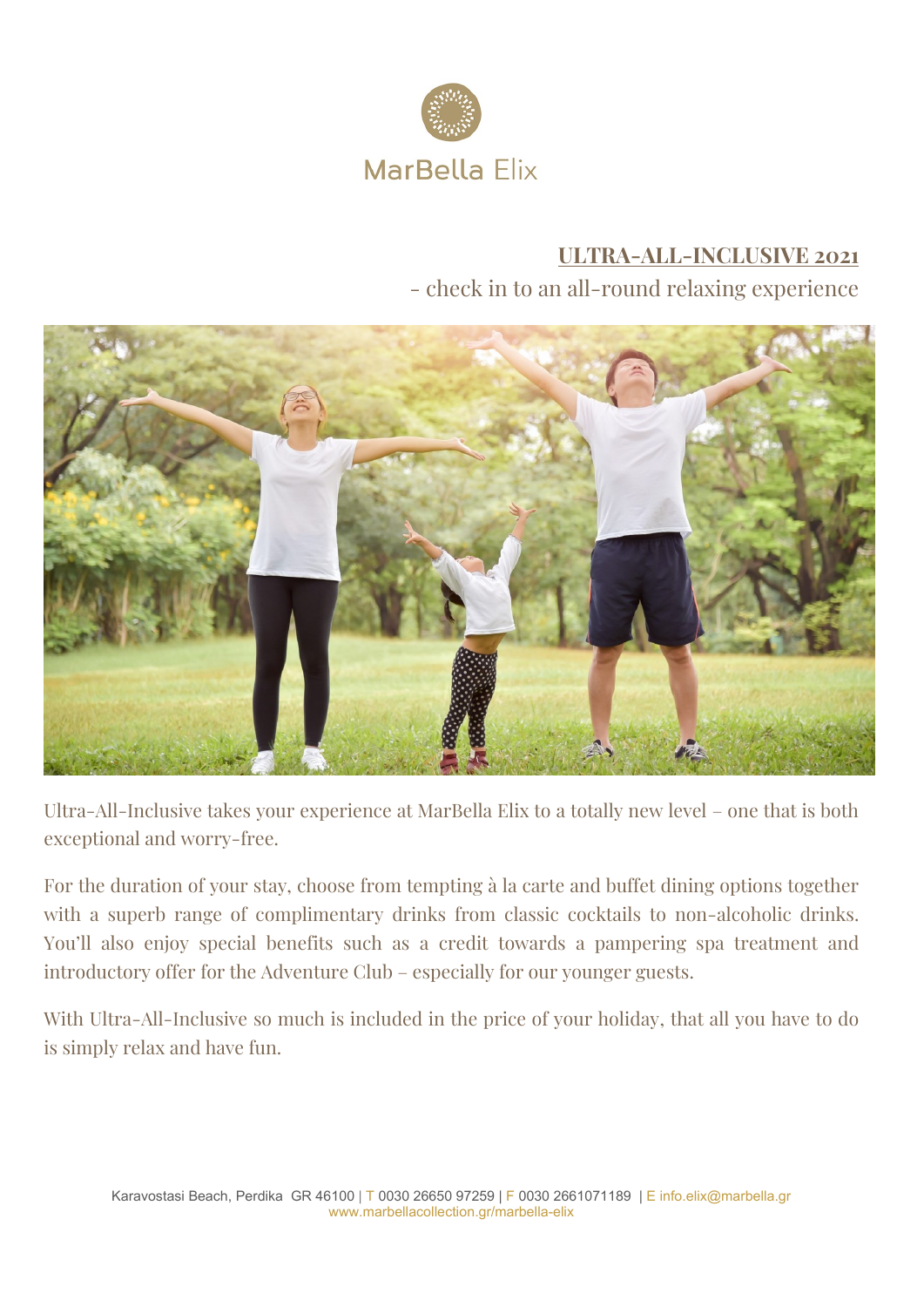

#### **Programme details:**

# **RESTAURANTS & BARS**

## **BREAKFAST**

# **a) Saffron - buffet**

07.00 – 10.00 Full American breakfast buffet 10.00 – 10.30 Late breakfast (continental)

# **LUNCH**

**a) Saffron - buffet** 13:00– 15.00 International buffet **b) Indigo a la carte Restaurant** 12.30 – 16.30 Main pool area / weather permitted Full access to the menu **c) Azure Restaurant & Beach Bar** 12.30 – 16.30 By the beach / weather permitted Full access to the menu

*Lunch baskets and early breakfast available (Please reserve at the front office desk till 18:00 hrs one day in advance)*

## **DINNER**

#### **a) Saffron - buffet**

18.30-21.30 International buffet including themed cuisine evenings

Note: Timing might change during high season

- **b)** Guests can also enjoy **three a la carte meals per week** in the below restaurants.
- ✓ **19.00-22.00 Indigo Pool a la carte Restaurant**
- ✓ **19.00-22.00 Pearl Fine Dining a la carte Restaurant**
- Drinks included (beverage in restaurant listed below)
- Reservations required, subject to operational program and weather permitted.

# **ICE CREAM BAR**

Kids and adults can enjoy as many ice creams as they want at the pool bar – now that's fun!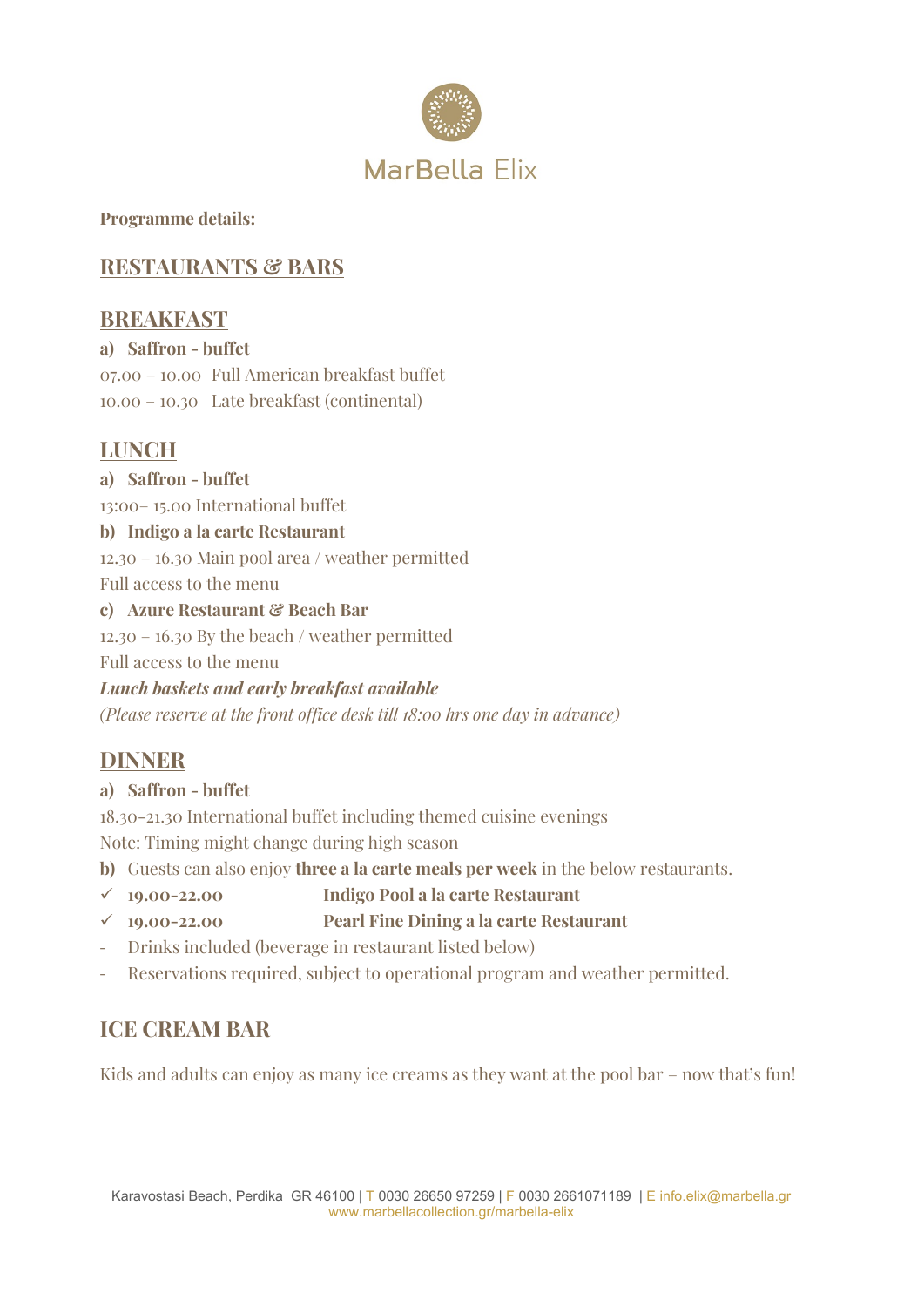

#### **DINE AROUND**

O top of your entitled 3 a la carte dinners you can also exchange your remaining buffet dinners at any of the a la carte restaurant with a 10€ discount per person (drinks are not included) upon reservation.

#### **DINE OUT**

Explore the local cuisine with the fabulous Dine-Out where you can visit carefully selected restaurants in surrounding villages for dinner – all part of the Ultra-All-Inclusive dining experience at MarBella Elix. Available to guests once per stay.

**Dress code: Smart Casual.**

#### **BEVERAGES in restaurants**

- Wine white, rose and red (A choice of 7 bottled wines)
- Beers
- Soft Drinks
- Juices
- Mineral Water

### **BARS**

Includes our full menu of drinks and cocktails in all bars (except special aged malt whiskies, Cognacs, champagnes and imported bottled beers)

- **Indigo Pool Bar 10.00 – 18.00**
- **Azure Beach Bar 10.00 – 18.00**
- **Ruby Lobby Bar 10.00 – 23.30**

### **WELLNESS**

- 50€ Credit on spa treatments or certain products per room, per stay
- Free use of sauna and hammam, upon availability and reservations.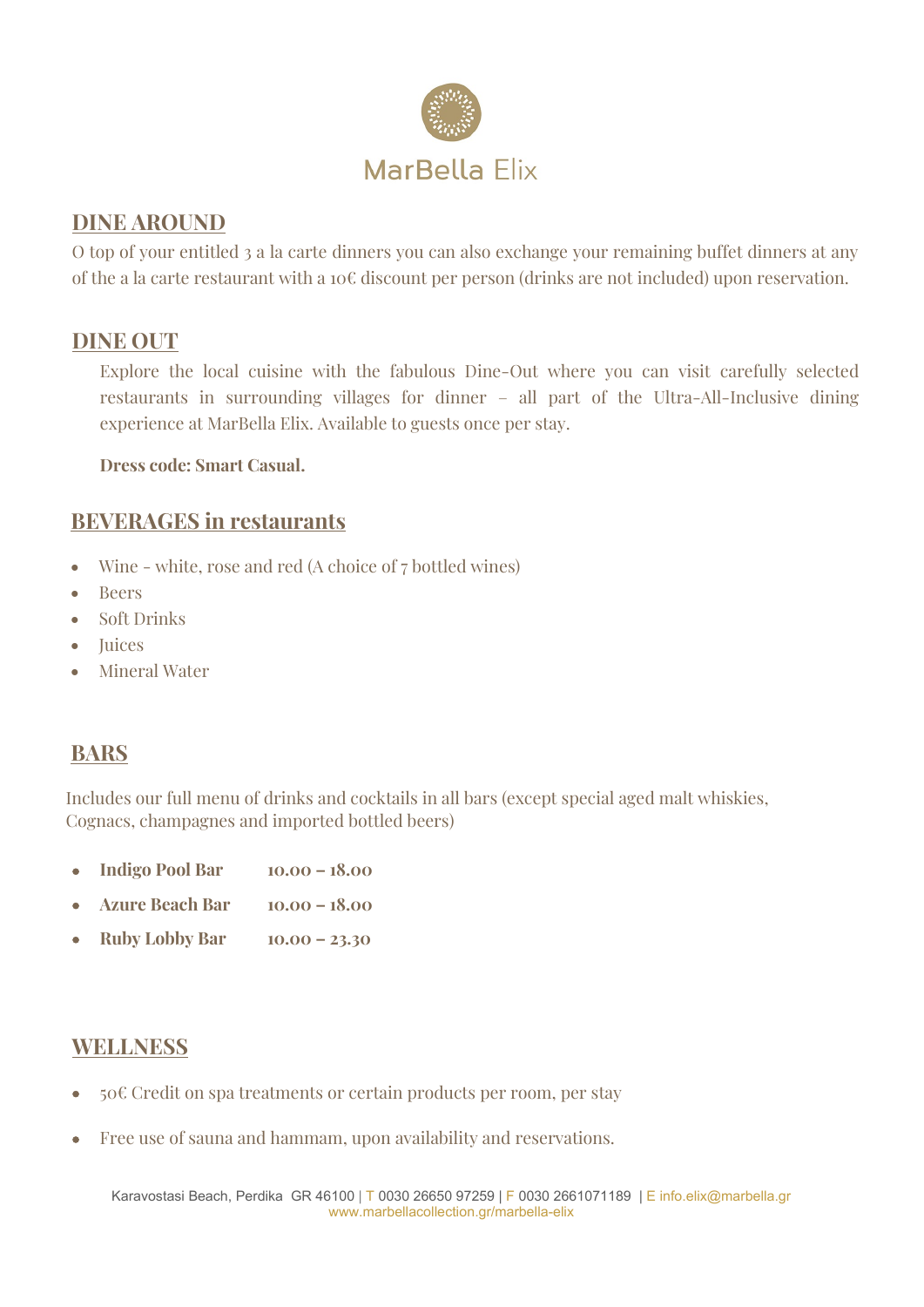

## **ACTIVITIES**

A great choice of indoor and outdoor activities to keep everyone of all ages happy are all included at no extra cost

- **Fitness room**
- **Water sports** 30min free use of kayaks or pedalos per room per day, subject to availability.
- **Fitness & yoga** daily programme
- **Aerobics (**aqua included)
- **Dart board**
- **Tennis court -** available during the day. Reservations required.
- **Multi court** (badminton, volleyball, mini soccer, basketball, beach volley, boccia, table tennis)
- **Hiking trails**

## **CHILDREN**

- **Children 4-12 years old (included)**
	- o A daily entertainment programme is available, except Sundays. Reservation required.
- **Children 12 – 17 years old (included)**
	- o A daily entertainment programme is available, except Sundays. Reservation required.

### **EVENING ENTERTAINMENT**

Guests can enjoy the nightly programme of live music and cinema – including a lively mix of international bands and duos with themed nights including Greek, Jazz and Latin

### **INTERNET**

Free Wi-Fi access internet throughout the Hotel